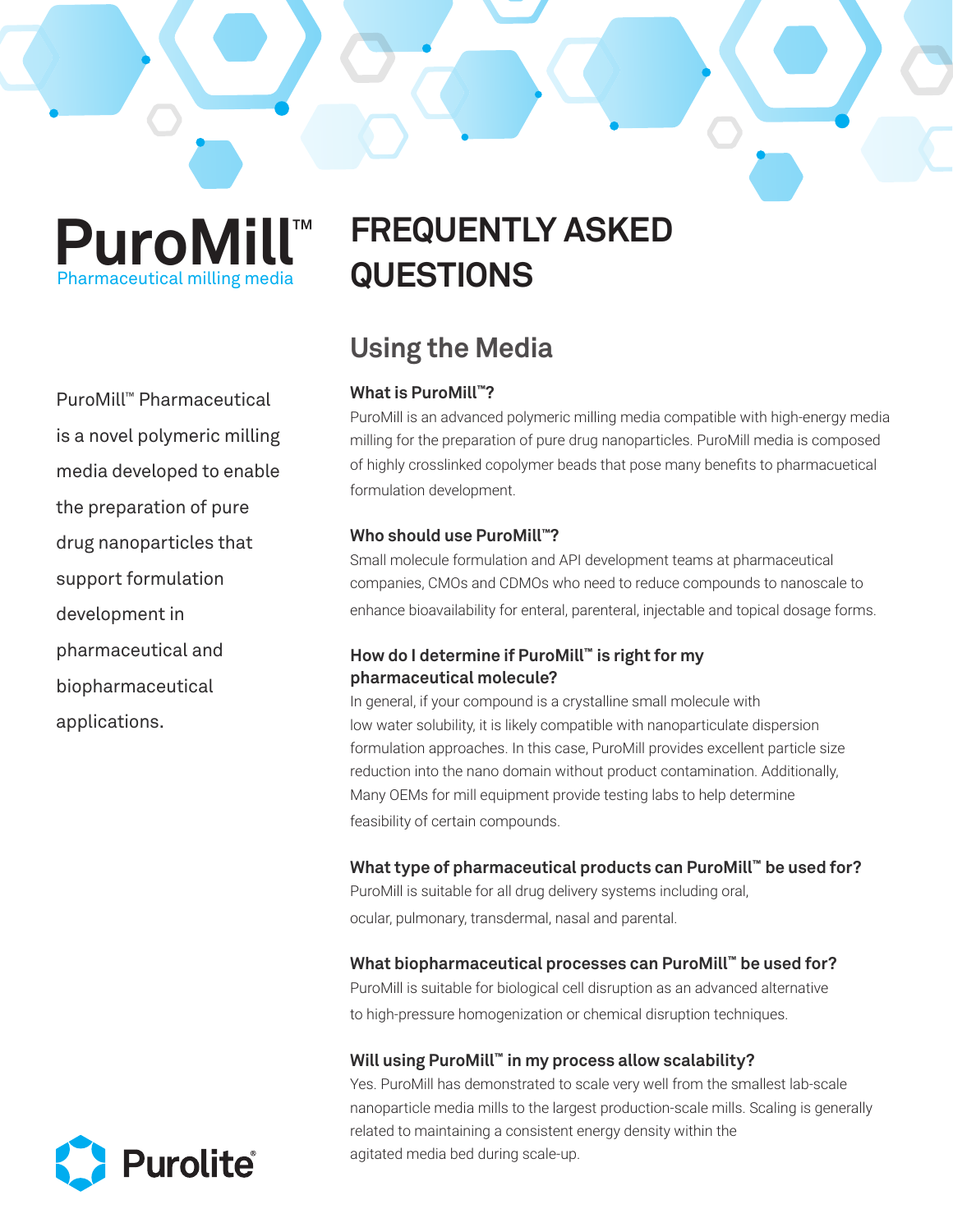# **Using PuroMill™Media cont'd**

### **Is PuroMill™ suitable for both dry milling and wet milling?**

Generally, PuroMill is recommended for wet media milling applications using agitated media mills. In some cases, dry milling may be feasible.

# **Performance & Characteristics**

### **Will using PuroMill™ in my process allow consistent reproducibility?**

Yes. PuroMill milling media is produced under tight specification parameters and strict cGMP guidelines. The beads have a very specific particle size range and allow consistent batch-to-batch reproducibility.

### **Does PuroMill™ contain impurities?**

PuroMill pharmaceutical-grade media is highly purified during manufacturing to ensure potential contaminants (both particulates and volatiles, such as monomers or solvents) are reduced to the lowest attainable levels. We recommend that customers evaluate all final products prepared using PuroMill to ensure trace impurities are within acceptable limits.

### **Does PuroMill™ generate impurities?**

As with any milling media, PuroMill can experience abrasion. Impurity levels are related to milling energy input (media load in the mill and RPM), product viscosity, product density and total milling time. However, impurity levels associated with PuroMill, including leachables, extractables and insoluble impurities, are generally below levels of detection. It is, however, the responsibility of the customer to ensure that drug products produced with PuroMill have appropriate safety and efficacy characteristics.

### **What microbial limits tests does PuroMill™ media undergo?**

All PuroMill pharmaceutical-grade milling media is tested under USP <61> Microbial Limit Tests and USP <85> Bacterial Endotoxin Tests to enable use for oral and parenteral dosage forms.

### **Can PuroMill™ be used with viscous suspensions?**

Yes. Despite its lower density, PuroMill can be used effectively for processing viscous suspensions by maximizing media mill agitation speeds to promote effective media separation during milling.

### **Will PuroMill™ cause excessive wear to milling equipment?**

No. In fact, unlike ceramic media, PuroMill can be used in conventional stainless steel equipment or pharmaceutically acceptable alloys without measurable wear to milling equipment surfaces (e.g., agitator or chamber).

### **PuroMill™ is a low-density media. Doesn't that make it more susceptible to hydraulic packing?**

No. As with any milling media, the operational parameters of nanoparticle milling (e.g., flow rate, RPM, media load, product viscosity, etc.) need to be established and optimized experimentally. PuroMill can be used at maximum media loads and RPMs without hydraulic packing, provided product flow rate and viscosity are optimized.

### **What temperature range is ideal for PuroMill™ operation?**

PuroMill does not have temperature limitations. However, most drug formulations will have temperature limits before they experience Ostwald Ripening. Because of this, temperature parameters are generally between 5°C and 40°C. However, temperature limits for each compound should be determined experimentally.

### **How does the low density of PuroMill™ affect comminution time when compared to YTZ or other media?**

PuroMill can achieve comparable particle size reduction efficiency to YTZ media by operating nanoparticle media mills at higher media load and agitation speeds.

### **In what other ways does PuroMill™differ from YTZ or other media?**

PuroMill does not undergo hydrothermal degradation, which is often associated with YTZ media and YTZ ceramic mill components, making it particularly applicable to pharmaceutical applications that require hot water or steambased sanitization /sterilization cycles.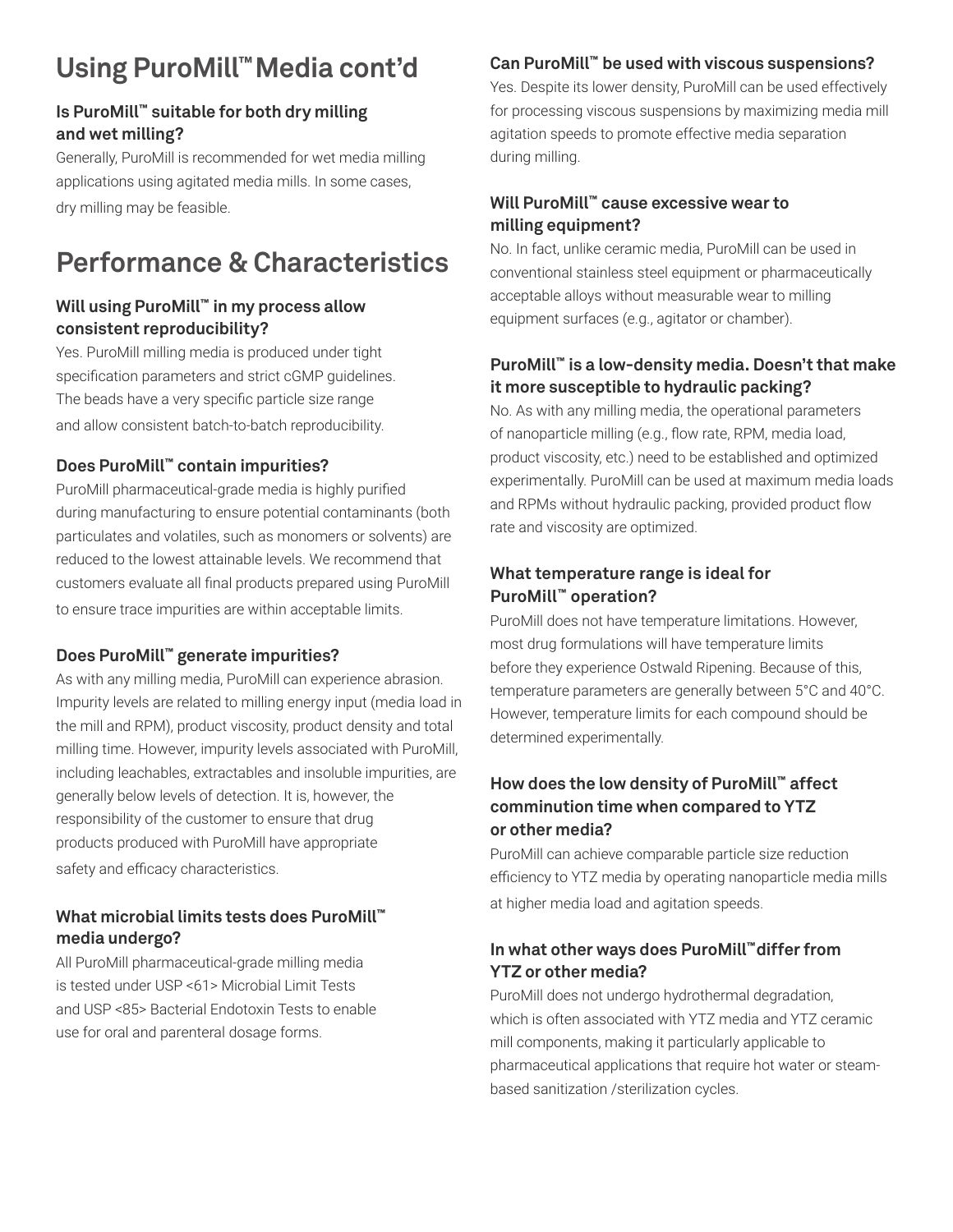# **About the Technology**

### **How does PuroMill™ polymeric media produce effective particle nanonization?**

PuroMill is composed of optimized, monodisperse copolymer beads that have exceptional wear resistance and provide excellent milling efficiency. Similar to conventional media, the mechanism of particle size reduction with PuroMill is based upon shear and impact forces resulting from media collisions during high-energy agitation within a media mill. Unlike denser ceramic media, PuroMill can withstand higher media load and agitation speeds without unacceptable media attrition, resulting in maximum stress intensity and stress frequency during milling.

### **How is the uniform particle size of PuroMill™ media achieved?**

PuroMill milling media is produced using Purolite's proprietary copolymer synthesis and purification technologies that enable production of consistent, monodisperse media bead distributions.

### **What is the benefit of PuroMill™'s uniform particle size?**

The narrow distribution size of PuroMill™ media results in more uniform milling and better batch-to-batch uniformity of your final product. During production, the monodisperse size eliminates screen plugging.

## **What type of media mills, nanoparticle media mills or ball mills can utilize PuroMill™?**

Low-density PuroMill is recommended for use in high-energy mills with agitation speeds ranging from  $\sim$  5 m/sec. to over 20 m/sec. PuroMill is compatible with all mill designs, including horizontal and vertical mills. Most applications favor the use of wet milling approaches, but PuroMill may also be used in dry milling applications. In specialty applications, very small (e.g., 50 µm) PuroMill media can be used in rotor-stator equipment with tip-speeds over 35 m/sec. to produce nanoparticles as small as 10 nm.

### **What percent capacity of the empty mill volume should be filled with PuroMill™ for most effective operation?**

PuroMill is generally used in mills at higher media loads than conventional ceramic media. Media loads of 90% – 99% are recommended to maximize milling efficiency.

# **What agitator speeds are recommended with PuroMill™?**

PuroMill can be used in media mills at much higher RPM or "tip-speeds" than conventional ceramic media, without excessive media attrition or heat generation. Tip-speeds of 15 – 20 m/sec. are generally recommended.

### **Will anything cause PuroMill™ media to degrade prematurely?**

Yes. Consideration should be given when using PuroMill at extreme processing temperatures and certain organic solvents.

# **The Basics**

## **Is PuroMill™ media reusable?**

Yes. Due to its excellent wear-resistance, PuroMill can be used multiple times, depending upon the application.

### **Can PuroMill™ be cleaned and sterilized?**

Yes. PuroMill media has been developed to withstand moist heat sterilization techniques, such as autoclaving or SIP (e.g., 121°C for 20 min.). Also, PuroMill can be cleaned by flushing with water or with the use of common CIP detergents to enable media reuse.

### **What is the shelf life of PuroMill™ media?**

PuroMill pharmaceutical-grade media is viable for 5 years from its production date.

### **What grades of PuroMill™ are available?**

PuroMill is offered as either a pharmaceutical-grade media or an industrial-grade media. PuroMill Pharmaceutical-grade is manufactured and tested in an ISO-8 cleanroom governed by a quality system conforming to ISO 9001:2015 and cGMP Part II requirements.

### **How is PuroMill™ sold?**

PuroMill is sold by weight and a variety of packaging options are available, ranging from 1 kg to 50 kg quantities. Given the low bulk density (0.61 kg/L) of PuroMill, it is important to consider the required amounts to charge the media mill on a volumetric basis.